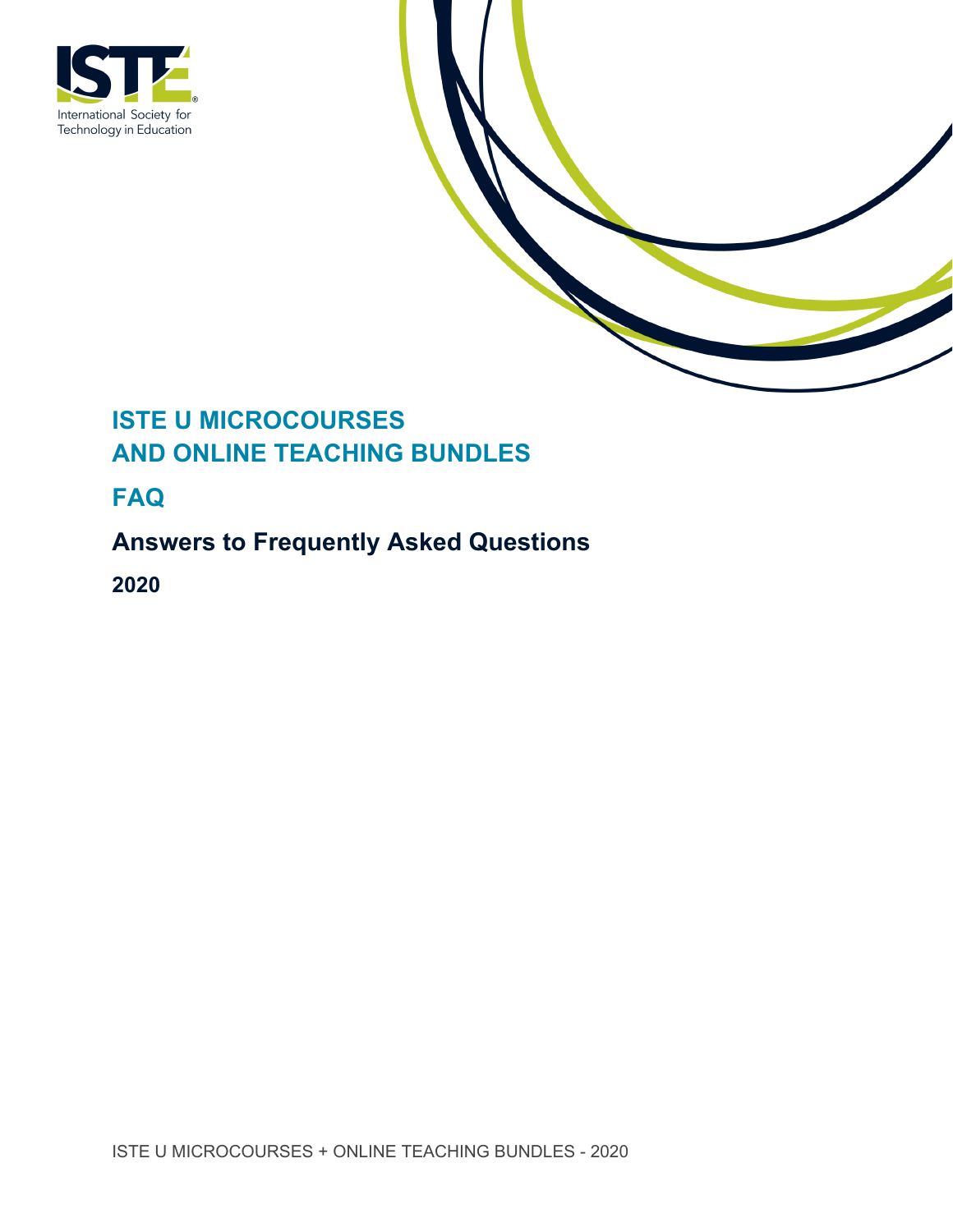

# **COURSE STRUCTURE & INFORMATION**

### **What does a microcourse include?**

Microcourses include around two hours of lesson content, videos, interactive activities, discussion boards, and a final quiz. Each microcourse is divided into 4 - 5 modules to break up the content into various sub-topics, starting with a Welcome module to provide important course information.

The four microcourses are:

- Assessing Learning in Online Learning
- Ensuring Equity and Inclusion in Online Learning
- Creating Community in Online Classrooms
- Designing Online Learning Experiences

# **What does the Online Teaching Bundle include?**

#### **Online Teaching Bundle**

The **Online Teaching Bundle** includes access to **all four microcourses**. By purchasing the Online Teaching Bundle, you will be enrolled into the **four separate microcourses**. You will see each course under "My Courses" in ISTE's online learning environment and you will be able to earn **four 2-hour certificates of completion** by successfully meeting all requirements.

#### **Online Teaching Academy**

The **Online Teaching Academy** provides access to a single learning experience that includes all four microcourses plus seven recorded webinars, each approximately one hour in length. The webinars are recorded from ISTE's Summer Learning Academy, held in July 2020. By purchasing the Online Teaching Academy, you will be enrolled into ONE course in ISTE's online learning environment containing all four microcourses plus the webinars. By successfully meeting all requirements, you will earn **one 15-hour certificate of completion**.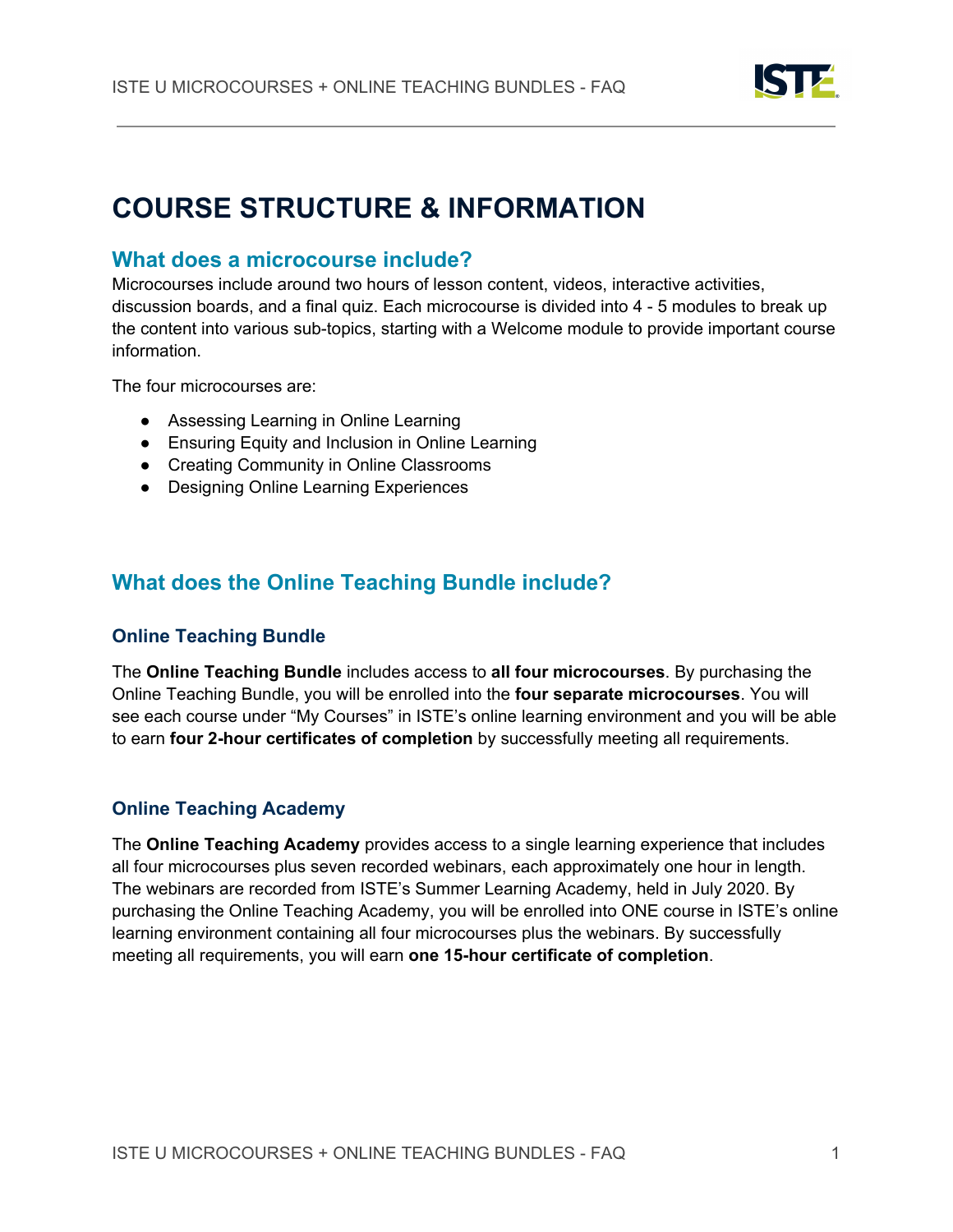

### **Is all content from ISTE's Summer Learning Academy 2020 included?**

**No** – The Online Teaching Bundle includes only the four microcourses. The Online Teaching Academy includes 7 of the webinar's from ISTE's Summer Learning Academy 2020. These 7 webinars were chosen as the most valuable to participants:

- "Online with Intention: Distance Learning Guided by Access to Action, Creative Expression, and Shared Experience" with Dr. Jennifer Williams and Billy Spicer
- "Chart A New Course: Teaching Essential Skills for Tomorrow's World" with Rachelle Dene Poth & David Lockett
- "The Perfect Blend: Shifting from Remote to Blended" with Michele Eaton & Marcus Vu
- "Engaging Elementary Students in STEM Learning" with Dr. Amanda Thomas & Amy Sokoll Bauer
- "Make Remote Learning Engaging for Students by Focusing on Equity and SEL" with Jorge Valenzuela
- "Blended Learning: Shifting the Paradigm" with Dr. Kimberly Lane Clark and Carla Jefferson
- "Lessons Learned from Remote Teaching: Online Learning that Empowers All Students" with Lynn Giralomo & Liz Simons

## **Do I need to log in and attend classes at a specific time?**

**No** – the microcourses and bundles are self-paced. You will not be required to attend specific meetings at specific times or to submit assignments at specific calendar moments while the course is open in order to pass the course.

# **For how long will I have access to the microcourses or Online Teaching Bundles?**

If you enroll in an individual microcourse or the Online Teaching Bundle, you will have access to complete all content for **3 months** from your registration date. After that, you will have read-only access for an additional 3 months. No extensions will be given.

If you enroll in the Online Teaching Academy, you will have access to complete all content for **6 months** from your registration date. After that, you will have read-only access for an additional 6 months. No extensions will be given.

## **Are there instructors for the microcourses or bundles?**

**No** – there are no instructors for the microcourses or Online Teaching Bundles.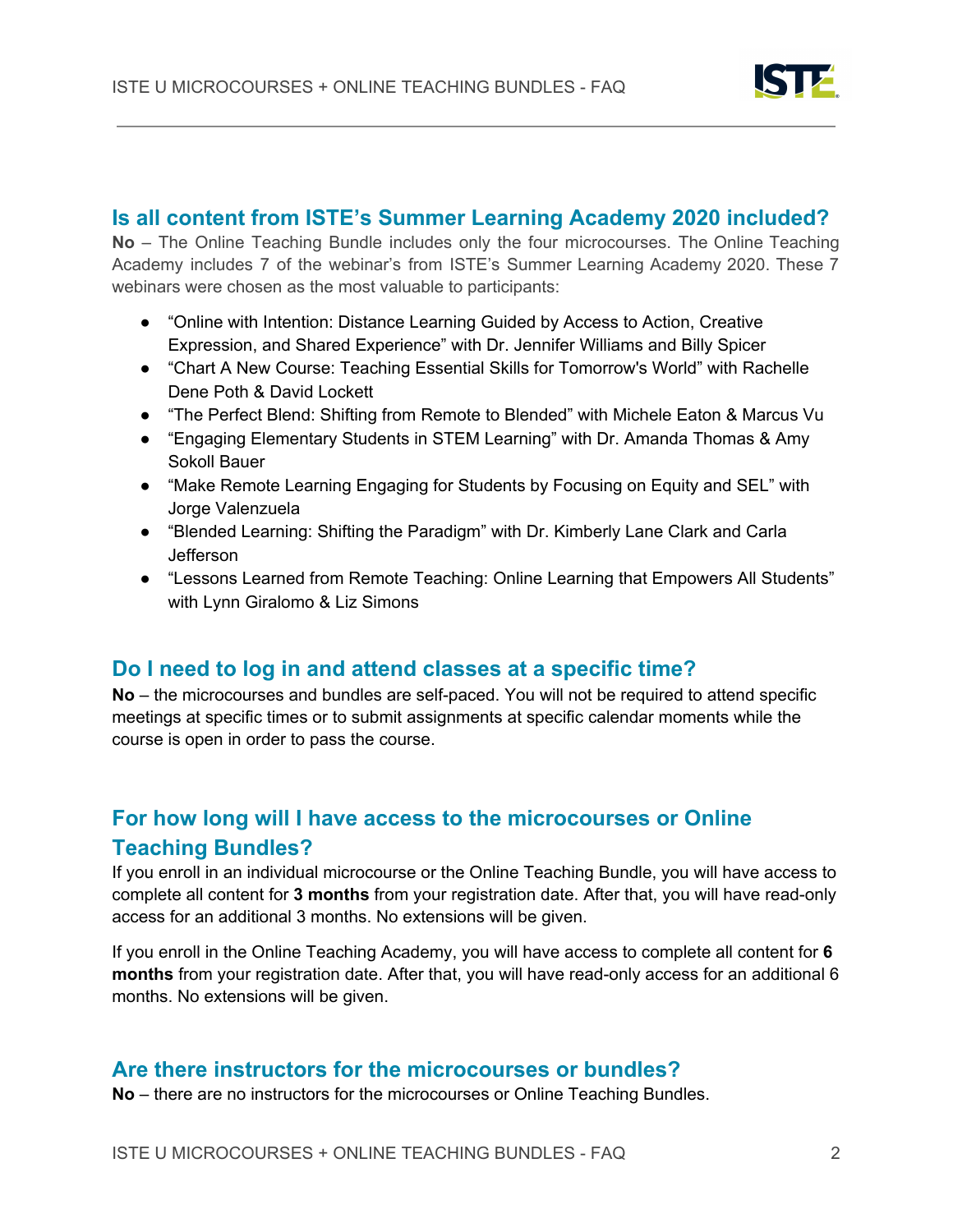

# **How do I successfully complete a microcourse or Online Teaching Bundle?**

#### **If you enroll in an individual microcourse or the Online Teaching Bundle:**

To earn your certificate of completion and be eligible for graduate-level credit, you must earn a score of 80% or better on the final quiz in each microcourses. Final quizzes are located in the last module of each microcourse.

#### **If you enroll in the Online Teaching Academy:**

To earn your certificate of completion and be eligible for graduate-level credit, you must earn a score of **80% or better** on the final quiz of each microcourses **AND** on the final webinar quiz. There are five quizzes total.

Upon meeting the above criteria, your certificate will be automatically generated and you will receive an email notification explaining how to access, download, and share it.

#### **How long will it take to complete a microcourse?**

The average time it takes to complete one microcourses is approximately two hours. However, there is much more than two hours of content available in each microcourse. If you choose to explore the provided resources or activities more deeply, you may spend more than two hours in each course.

## **How do I earn graduate-level credit?**

ISTE believes in helping teachers grow in their careers and digital proficiency by offering courses eligible for graduate-level credit. Often, graduate-level credit is obtained for primarily post-baccalaureate purposes. This means that it is primarily used for professional development or salary advancement and is transferable to degree programs *only with the approval of the institution* being petitioned at the request of the individual enrolled in that program. Graduate-level credit will be offered by ISTE U graduate partner(s) at an **additional fee**. These partner(s), not ISTE, will provide the credit.

#### **Only the Online Teaching Academy is eligible for graduate-level credit. Microcourses and the Online Teaching Bundle are NOT eligible.**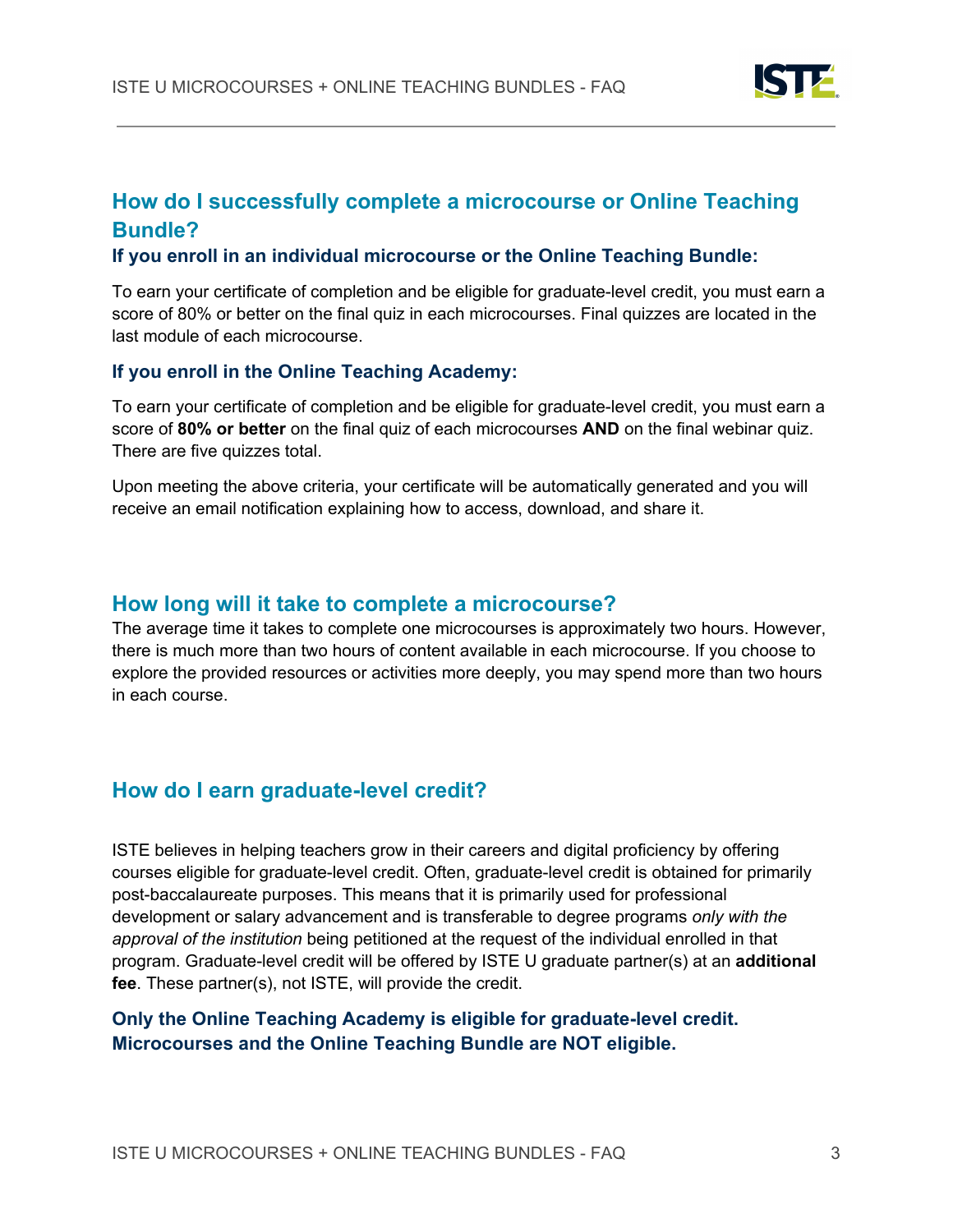

**Participants will receive more information including how to register for graduate-level credit after starting the course.** For the 15 hours of professional development time, participants can earn **one graduate-level credit**.

Please note that approval for professional learning and determination of credit (continuing education units, professional development points, etc.) toward licensure renewal are based on individual state and/or school district policies. For more information about your individual professional learning requirements, including the number of hours needed, approved institutions for CEUs or PDPs, and how to apply graduate-level credit toward CEUs or PDPs, **contact your local education agency or state education agency** for approval and submission requirements prior to registering for credit.

# **Can I get an extension for my course?**

No extensions will be granted. You will only be able to complete requirements for a limited amount of time from your registration date (3 or 6 months). See the question on "For how long will I have access" above for more information.

If you do not finish all requirements within that completion timeframe, you will need to register for the course again by re-purchasing it on the ISTE U website.

## **Is there a limit to the number of courses that I can take at one time?**

No, there is no limit to the number of courses that a participant may take at one time.

# **ACCESSING COURSE CONTENT**

#### **What happens after I purchase a course?**

After you have registered and paid for your course, you will receive email notification from ISTE with a digital copy of your receipt within 24 hours of your course purchase. If paying with a purchase order, please note that order finalization and course access may be delayed up to 24 business hours for verification purposes. If you do not receive this notification within 24 hours or have questions regarding your order confirmation, please contact **ISTE [Customer](https://www.iste.org/about/contact) Service**.

## **How do I access my course?**

After purchasing a course, participants can log in to ISTE's online learning platform at **<https://learn.iste.org/>**. You will see your purchased course(s) under "My Courses" (if you don't see it, be sure to click "View All Courses"). Click on the name of the course to enter the course.